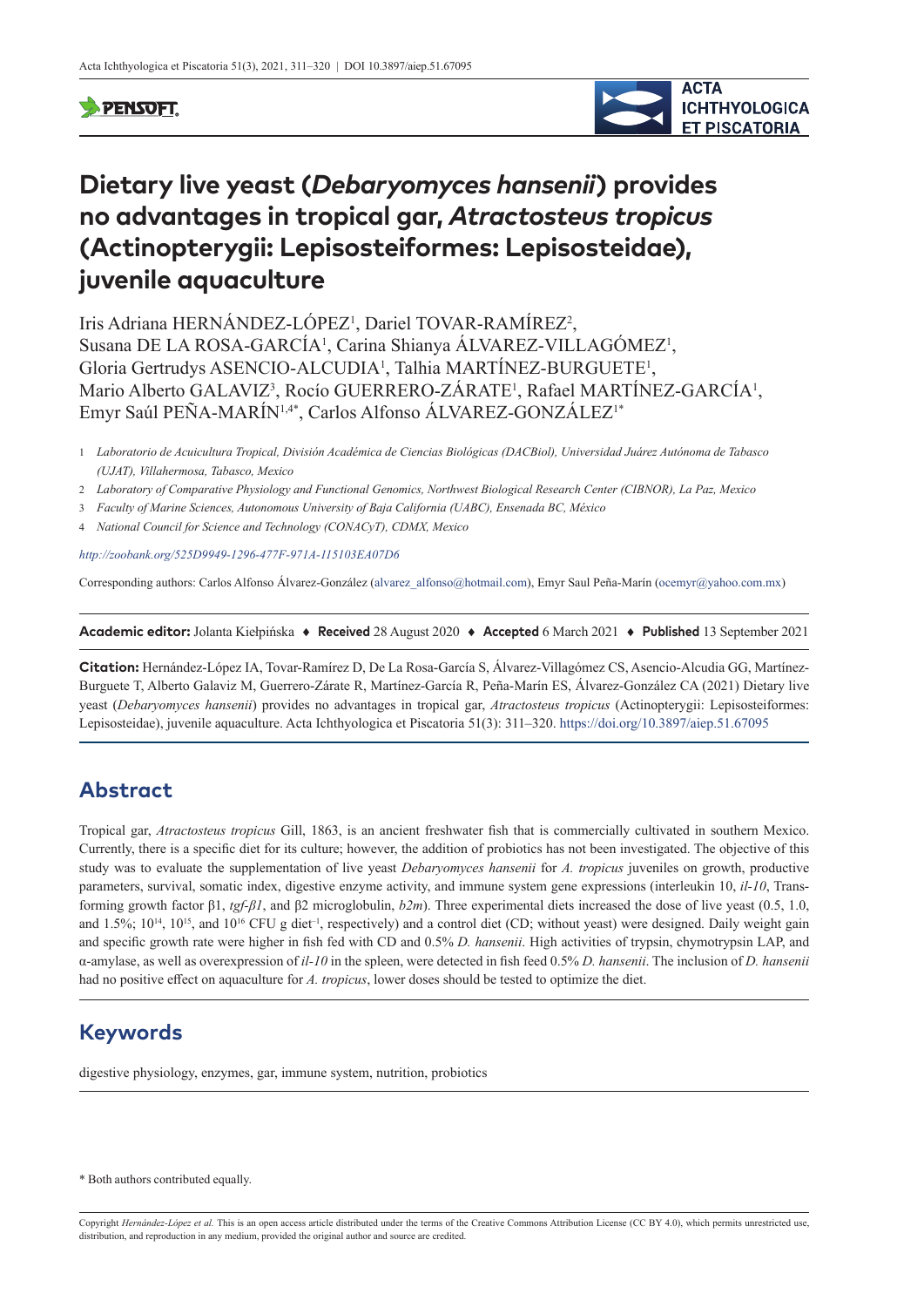### **Introduction**

Fish production worldwide is facing challenges related to disease control and nutrition improvement through food optimization, where probiotics show beneficial effects for the host, showing several advantages in the aquaculture production (Akhter et al. 2015), including the immune system, maturation of the digestive system, and host metabolism (Hai 2015; Angulo et al. 2017) and antagonistic capacity to possible pathogenic organisms (Navarrete and Tovar-Ramírez 2014). Yeast *Debaryomyces hansenii* is a halotolerant, non-pathogenic ubiquitous yeast capable of growing and proliferating in a variety of environments, including marine fish (Raggi et al. 2014) and freshwater fish gut (Andlid et al. 1995) and several studies demonstrate positive effects of *D. hansenii* on digestive maturation, increase in survival, the activity of pancreatic and luminal digestive enzymes, increase in resistance to infection by the improvement of immunity and resistance as well to generate a positive effect on the antioxidative status in several fish species fed yeast such as European sea bass, *Dicentrarchus labrax* (Linnaeus, 1758); gilthead seabream, *Sparus aurata* Linnaeus, 1758; leopard grouper, *Mycteroperca rosacea* (Streets, 1877), to name just a few (Tovar-Ramírez et al. 2004, 2010; Reyes-Becerril et al. 2008; Reyes-Becerril et al. 2011). Moreover, the inclusion of probiotics has been evaluated through the immune system gene expression such as interleukins, where Il-10 stands out, which is an immunosuppressive cytokine that prevents immune-mediated damage to the host by dampening inflammatory responses of the immune response (Howes et al. 2014), the β2 microglobulin (*b2m*) is classified as part of the set of the immunoglobulin superfamily (IgSF) and play important roles in the adaptive immune system (Chen et al. 2010). The immunological function of *b2m* is to assist classical major histocompatibility complex (MHC) class I (i.e., MHC-I) molecules in assembling endogenous antigen peptides, forming a trimolecular complex (i.e., pM-HC-I) and then presenting them to the surface of antigen-presenting cells (APCs); through interaction with T cell receptors (TCRs), specific cytotoxic T lymphocyte (CTL) immunity is thus induced (Flajnik and Kasahara 2001; Li et al. 2020), and the transforming growth factor β1 (*tgf-β1*), which is an important multifunctional cytokine involved in the regulation of cell proliferation, differentiation, survival, migration, and apoptosis under physiological and pathological conditions (Qi et al. 2016). For example, *tgf-β1* acts as an immunosuppressive mediator and inhibits nitric oxide production in TNF-γ-activated macrophages in fish (Wang et al. 2017). For instance, the positive effects and benefits of *D. hansenii* are well known; however, beneficial effects depend on the supplemented concentration (Hai 2015), where overdosing or underdosing results in lower efficacy and unnecessary costs, with low efficiency of the probiotic (Sharifuzzaman and Austin 2017). Therefore,

the evaluation of the possible impact of probiotic inclusion through the understanding of physiological and metabolic changes is part of a compressive understanding of the new emerging aquaculture species (Angulo et al. 2020).

Tropical gar, *Atractosteus tropicus* Gill, 1863, is an ancestral, carnivorous, freshwater fish species native to the south-eastern Mexico and Central America that possess ecological, biological, and economic importance (Márquez-Couturier and Vázquez-Navarrete 2015). Recently, this species has been used as a nutritional fish model, with several nutritional studies focused on the characterization of digestive enzymes during larval and juvenile stages (Guerrero- Zárate et al. 2014; Frías Quintana et al. 2015), development of microparticulate and microencapsulated diets for larvae (Saenz de Rodrigáñez et al. 2018), the inclusion of starch sources (Frías-Quintana et al. 2016, 2017), lipogenic metabolism characterization (Jiménez-Martínez et al. 2019), among others. Recently, Nieves-Rodríguez et al. (2018) and Nájera-Arzola et al. (2018) evaluated β-glucans and mannan oligosaccharides during the juvenile stage in *A. tropicus*, finding positive effects on growth performance, digestive enzymes activity, and immune system. The objective of this study was to evaluate the supplementation of live yeast *D. hansenii* for *A. tropicus* juveniles on growth, productive parameters, survival, somatic index, digestive enzyme activity, and gene expressions of *il-10*, *tgf-β1*, and *b2m*.

# **Material and methods**

#### **Juveniles rearing**

Tropical gar juveniles were obtained from the División Académica de Ciencias Biológicas (DACBiol) from Universidad Juárez Autónoma de Tabasco (UJAT). Spawning was induced using a female and three tropical gar males. The larval development was carried out according to previously described methodologies by Saenz-Rodrigáñez et al. (2018). At the required size (0.18  $\pm$  0.01 g), the organisms were used for the experimental.

#### **Probiotic yeast and cell viability**

Yeast *D. hansenii* strain CBS 8339 was provided by CIB-NOR, S.C. This strain was isolated from the trout intestine (Andlid et al. 1995) and was produced according to the protocol of Tovar et al. (2002). The strain was cultured in yeast peptone dextrose (YPD, Sigma-Aldrich) at 25°C with constant aeration until the early stationary phase (24 h). The cell suspension was centrifuged (1000 *g* for 5 min at 4°C) and the recovered pellet was immediately incorporated into the diet ingredients in different concentrations as shown in Table 1. The viability of the yeast biomass was determined as colony forming units (CFU)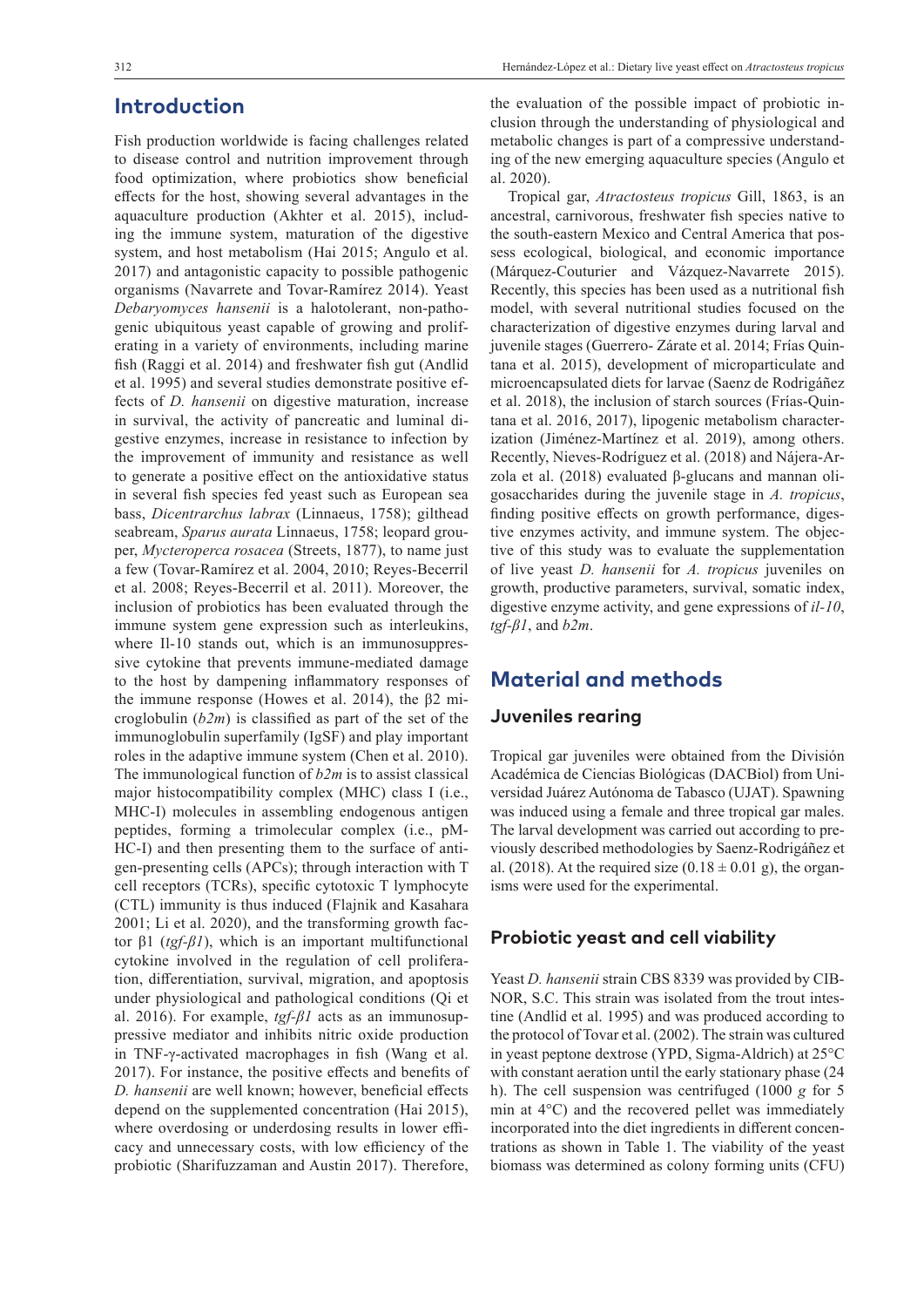**Table 1.** Ingredient content, proximate analysis, and gross energy content of the experimental diets supplemented with *Debaryomyces hansenii*.

| Ingredient [%]                          | <b>Treatment (Diet)</b> |                      |                      |                      |
|-----------------------------------------|-------------------------|----------------------|----------------------|----------------------|
|                                         | <b>CD</b>               | D1                   | D2                   | D <sub>3</sub>       |
| Fish meal <sup>a</sup>                  | 40.7                    | 40.7                 | 40.7                 | 40.7                 |
| Renderer meal <sup>a</sup>              | 30.0                    | 29.5                 | 29.0                 | 28.5                 |
| Corn starch <sup>b</sup>                | 15.4                    | 15.4                 | 15.4                 | 15.4                 |
| Fish oil <sup>a</sup>                   | 6.9                     | 6.9                  | 6.9                  | 6.9                  |
| Soybean lecithin <sup>e</sup>           | 4.0                     | 4.0                  | 4.0                  | 4.0                  |
| Grenetin <sup>f</sup>                   | 2.0                     | 2.0                  | 2.0                  | 2.0                  |
| Vitamin c <sup>d</sup>                  | 0.5                     | 0.5                  | 0.5                  | 0.5                  |
| Vitamin and mineral premix <sup>e</sup> | 0.5                     | 0.5                  | 0.5                  | 0.5                  |
| D. hansenii concentration % and         | 0.0                     | 0.5                  | 1.0                  | 1.5                  |
| $CFU$ g of diet <sup>-1</sup>           | 0.0                     | $6.3 \times 10^{14}$ | $1.2 \times 10^{15}$ | $1.9 \times 10^{16}$ |
| Proximate composition [%]               |                         |                      |                      |                      |
| Energy [kj $g^{-1}$ ]                   | 17.7                    | 17.7                 | 17.7                 | 17.7                 |
| Protein                                 | 43.6                    | 44.2                 | 43.3                 | 43.0                 |
| Ether extract                           | 15.0                    | 14.8                 | 14.9                 | 15.1                 |
| Ash                                     | 15.0                    | 14.9                 | 14.6                 | 15.2                 |
| NFE <sup>1</sup>                        | 26.4                    | 26.1                 | 27.1                 | 26.7                 |

CD = control diet, D1, D2, and D3 are experimental diets featuring increasing content of *D. hansenii*; Renderer meal is a poultry by-product; <sup>a</sup>Marine and agricultural proteins S.A. de C.V., Guadalajara, Jalisco; <sup>b</sup>IMSA Corn Industrializer S.A de C.V. Guadalajara, Jalisco, México; <sup>e</sup>Pronat Ultra, Mérida, Yucatán, México; <sup>a</sup>ROVIMIX® STAY-C® 35 -Vitamins – Products – DSM México, Guadalajara, Jalisco, México and e Trouw Nutrition México S.A. de C.V. (by courtesy). 'D'gari Productos alimenticios y dietéticos Relámpago, Tlalpan, Edomex, Mexico. NFE<sup>1</sup> = Nitrogen-free extract: 100 – (%protein – % ether extract – % ash);  $CFU =$  colony forming units.

by plating on YPD plates supplemented with antibiotics (chloramphenicol, 1 mg  $L^{-1}$ ; polymyxin sulfate B, 1.6 mg  $L^{-1}$ ; amoxicillin, 2.5 mg  $L^{-1}$ , Sigma-Aldrich). The plates were incubated for 48 h at 30°C before colony counting.

After 35 days of culture, yeast cell counts were taken using the trypan blue dye exclusion test to also measure the cell viability, and percent survival was calculated using the total viable yeast cell. A 1:10 dilution  $(w/v)$  was performed and mix 500  $\mu$ L of 0.4% (w/v) trypan blue (Sigma, Aldrich) and 500 µL of dilution. Allow mixture to incubate for 3 min at room temperature.  $10 \mu L$  of the dilution was taken to load the Neubauer chamber, and the microscope was observed in  $400 \times$  magnification, where live cells (unstained) and dead cells (stained blue) were counted and the viable cell [%] was determined by mL with the following equation:

Viable cells  $[%] = \frac{\text{Total number of viable cells per aliquot } [mL]}{\times 100}$ Total number of cells per aliquot  $[mL]$ 

### **Experimental design and diet manufacture**

The experiment designed consisted of four formulated diets, using diet reported by Frías-Quintana et al. (2016) a control diet (CD, without *D. hansenii*) and three diets supplemented with high increasing levels of yeast *D. hansenii* (D1 with 0.5%; D2 with 1.0 and D3 with 1.5% of *D. hansenii*) as shown in Table 1, being isocaloric and isolipidic. The experimental diets were manufactured following the protocol proposed by Alvarez-González et al. (2001). The diets obtained were dried at 40°C for 12 h. The experiment was performed in 70 L plastic tanks, connected to a recirculation system with a settler and biofilter, randomizing 20 juveniles per tank. All treatments were performed in triplicate. Water quality was monitored daily (mean  $\pm$ standard deviation, SD), with mean values of temperature  $(26.9 \pm 0.4^{\circ}\text{C})$  and dissolved oxygen  $(5.1 \pm 0.4 \text{ mg L}^{-1})$ determined by an oximeter (YSI 85; OH), and pH (7.2  $\pm$ 0.1) with a potentiometer (HANNA HI991001, Romania).

#### **Growth, somatic index, and sampling**

Biometrics was performed every 15 days during 45 days of experimentation, recording wet weights and total length. At the end of the experiment, three juveniles per tank (nine per treatment) were euthanized with an overdose of clove oil dissolved in ethyl alcohol in 1:1 ratio and then dissected to record individual organ weight (stomach, intestine, and liver); additionally, mesenteric fat for each fish was removed and intestine length (from the pylorus until the anus) was measured. For digestive enzyme activity analysis (from the same fishes), the stomach and intestine were removed, rinsed with distilled water, and frozen at –80°C until the enzymatic process. For gene expression analysis, two fish per tank (six per treatment) were sacrificed. The liver, intestine, and spleen samples were fixed in RNA Later® (Thermo Fisher Scientific, Waltham, MA, USA) and frozen at  $-80^{\circ}$ C for future treatment.

Based on the data obtained from feed consumption, growth, weight, and survival the following parameters and somatic indexes were calculated:

| Daily weight gain $(DWG [g Day^{-1}]) = \frac{Final \; biomass \; [g] -Initial \; biomass \; [g]}{}$<br>Number of days                                         |
|----------------------------------------------------------------------------------------------------------------------------------------------------------------|
| Specific growth rate $(SGR [%Day^{\dagger}]) = \frac{Ln \text{ final mean weight} - Ln \text{ initial mean weight}}{N \cdot 100} \times 100$<br>Number of days |

Feed conversion rate (FCR) =  $\frac{\text{Total food consumed [g]}{\text{Final biomass [g]}} - \text{Initial biomass [g]}$ 

Protein conversion rate (PER) =  $\frac{\text{Final biomass} [g] - \text{initial biomass} [g]}{\text{Protein ingested} [g]}$ 

Survival (S  $\left[\% \right] = \frac{\text{Final number of organisms}}{\text{Final number of organisms}} \times 100$ Initial number of organisms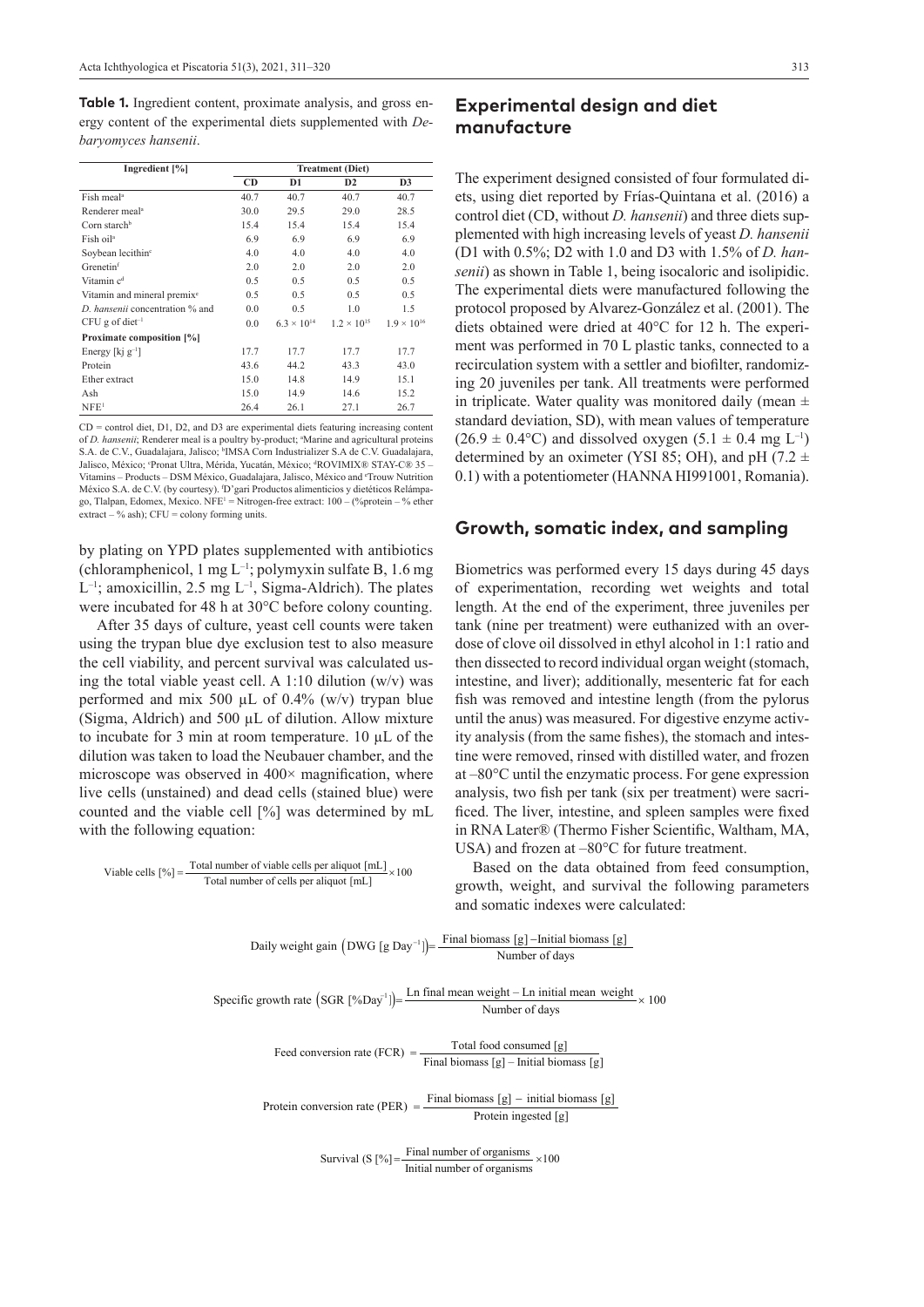| Hepatosomatic index (HSI) = $\frac{\text{Liver weight [g]} \times 100}{\text{Body weight [g]}}$             |
|-------------------------------------------------------------------------------------------------------------|
| Viscerosomatic index (VSI) = $\frac{\text{Viscera weight [g]}\times 100}{\text{Body weight [g]}}$           |
| Mesenteric fat index (MSI) = $\frac{\text{Mesenteric fat weight } [g] \times 100}{\text{Body weight } [g]}$ |
| Condition factor (CF) = $\frac{\text{Body weight [g]}{\text{Body length [cm]}^3} \times 100$                |
| Relative intestine size (RIL) = $\frac{\text{Intestine length [cm]}\times 100}{\text{Body length [cm]}}$    |

### **Digestive enzymes techniques**

The stomach and intestine were homogenized separately in distilled water in 1:5 ratio (w:v) with an Ultra Turrax (IKA T18 basic, Wilmington, USA), under cold conditions (4 $\rm ^{o}C$ ), then centrifuged at 16 000 *g* by 15 min at 4 $\rm ^{o}C$ and the supernatant was recovered to be stored at –80°C until the analyzes were performed. Soluble protein concentration in the stomach and intestine multienzymatic extracts were determined with Bradford (1976) technique using bovine serum albumin as the standard protein.

Acid protease activity (stomach homogenate) was determined according to Anson (1938) using hemoglobin  $(1%)$  as a substrate in 100 mmol L<sup>-1</sup> glycine-HCl buffer at pH 2, where the absorbance of the reaction was measured at 280 nm. Alkaline protease activity (intestine homogenate) was determined according to Walter (1984) using casein (1%) as substrate in buffer Tris-HCl 100 mmol  $L^{-1}$ , 10 mmol  $L^{-1}$  CaCl<sub>2</sub> at pH 9, where the absorbance of the reaction was measured at 280 nm. Trypsin activity was determined according to Erlanger et al. (1961) using 1 mmol L–1 BAPNA (Nα-Benzoyl-DL-arginine-p-nitroanilide) as substrate, dissolved in 50 mmol  $L^{-1}$  Tris-HCl buffer, 10 mmol  $L^{-1}$  CaCl<sub>2</sub> at pH 8.2, and the absorbance of the reaction was measured at 410 nm. The chymotrypsin activity was determined according to Hummel (1959) using N-benzoyl-L-tyrosine ethyl ester (BTEE) 5 mmol  $L^{-1}$  as the substrate dissolved in Dimethyl sulfoxide (DMSO) in 100 mmol  $L^{-1}$  Tris buffer, 100 mmol  $L^{-1}$  CaCl<sub>2</sub> at pH 7.8, and the absorbance was determined at 256 nm. The leucine aminopeptidase (LAP) activity was determined according to Maroux et al. (1973) using leucine p-nitroanilide (1.2 mmol  $L^{-1}$ ) as substrate in 50 mmol  $L^{-1}$  sodium phosphate buffer at pH 7.2, and the absorbance was measured at 405 nm. The α-amylase activity was determined according to Robyt and Whelan (1968), using potato starch (2%) as substrate, dissolved in 100 mmol  $L^{-1}$  citrate-phosphate buffer and 50 mmol  $L^{-1}$  sodium chloride at pH 7.5, and reducing sugars were measured at 600 nm. The lipase activity was determined according to Versaw et

al. (1989), using β-naphthyl caprylate (200 mmol  $L^{-1}$ ) as a substrate dissolved in buffer 50 mmol L–1 Tris-HCl and 100 mmol  $L^{-1}$  sodium cholate at pH 7.2, and the absorbance was measured at 540 nm. The alkaline phosphatase activity was determined according to Bergmeyer (1974), 4-nitrophenyl phosphate (2.4%) as substrate, dissolved in buffer 100 mmol  $L^{-1}$  glycine-NaOH at pH 10.1, and the absorbance was measured at 405 nm. All the techniques were performed at 37°C.

One unit (U) of enzymatic activity was defined as the amount of enzyme that produced 1 µmol of product released per minute. Total activity was calculated applying equation

$$
Total activity [Units mL^{-1}] = \frac{\Delta abs \times reaction final volume [mL]}{MEC \times time [min] \times extract volume [mL]}
$$

where Δabs represent the increase in absorbance, and MEC represents the molar extinction coefficient.

Specific digestive enzyme activity was calculated using equation

$$
U mg protein^{-1} = \frac{Units mL^{-1}}{mg protein mL^{-1}}
$$

where mg protein<sup>-1</sup> is determined by Bradford method (1976).

### **RNA isolation and Quantitative Reverse Transcription PCR (RT-qPCR)**

Total RNA from each tissue (liver, intestine, and spleen) was extracted individually using TRIzol Reagent (Invitrogen, Carlsbad, CA, USA) according to the manufacturer's protocol. The concentration and purity of the RNA samples were assessed by the ratio of the absorbance at 260/280 nm using a spectrophotometer (NanoDrop 2000). The RNA integrity of the samples was verified by visualization of 28S and 18S rRNAs after 1% agarose gel electrophoresis. The cDNA synthesis was performed using the Improm II Reverse Transcription System (Promega, Madison, WI, USA) following the manufacturer´s recommendations. On the ice,  $0.5 \mu$ g of experimental RNA was combined with 1 µL of Oligo dT in nuclease-free water for a final volume of 5 μL. The primer/template mix was thermally denatured at 70°C for 5 min and chilled on ice. Subsequently,  $15 \mu L$  of the reverse transcription reaction mix (5  $\times$  reaction buffer, 2 mM MgCl<sub>2</sub>, 0.5 mM dNTPs, 1 µL reverse transcriptase, and 20 u ribonuclease inhibitor) was added in a final volume of  $20 \mu L$ . The reaction mix was incubated at 25°C for 5 minutes following at 42°C for 60 min. The synthesized cDNA was diluted 1:3 (v/v) and stored at  $-80^{\circ}$ C until later use.

The RT-qPCR was performed in a CFX96 Real-Time System (BioRad, Hercules, CA, USA) using 10 μL of IQ™ SYBR Green Supermix (BioRad), 1 μL primers mix, and 9 μL of diluted cDNA for a final volume of 20 μL. The cycles in the RT-qPCR program used was the following:  $50^{\circ}$ C for 2 min,  $95^{\circ}$ C 10 s, followed by 40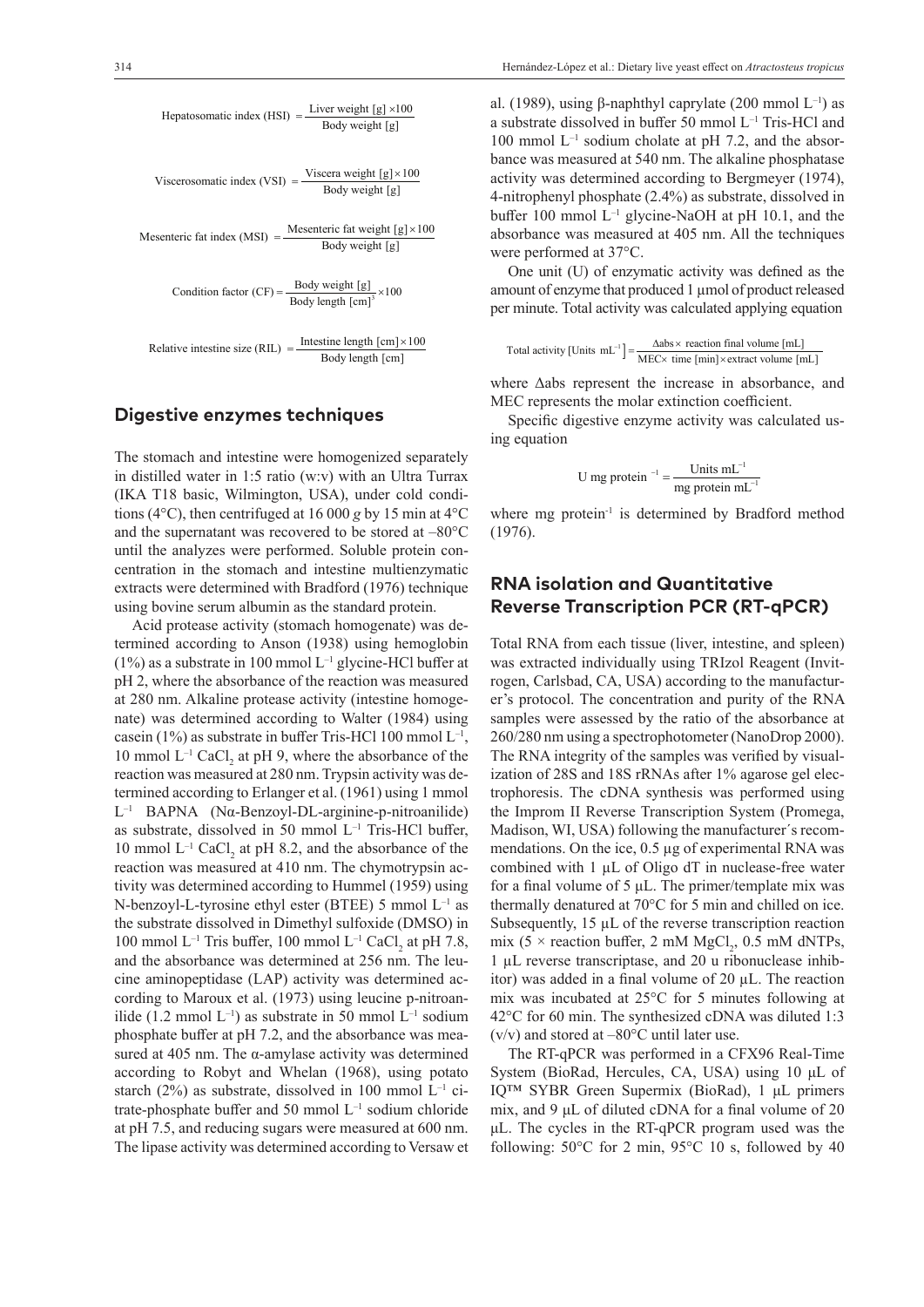cycles at 95°C 15 s, and 62°C 1 min. As a reference, the gene the elongation factor (*ef1*) was used. Relative gene expression was calculated as fold-change compared with control and calculated by means of the formula 2- ΔΔCt (Livak and Schmittgen 2001). Design of specific oligonucleotides for Interleukin 10 (*il-10*), β2 microglobulin (*b2m*), Transforming growth factor β1 (*tgf-β1*) were obtained from the *A. tropicus* transcriptome (Martínez-Burguete et al. 2021, Accession: PRJNA395289), shown in Table 2, and Elongation factor (*ef1*) was obtained as previously reported (Jiménez-Martinez et al. 2019).

**Table 2.** Primers designed for Interleukin 10, β2 microglobulin, Transforming growth factor β1 and Elongation factor genes for qPCR of *Atractosteus tropicus*.

| Gene name                  | Symbols           | Oligo | Primers sequence $(5'–3')$    | Temp.<br>ľСl |
|----------------------------|-------------------|-------|-------------------------------|--------------|
| Interleukin 10             | $il-10$           | $-F$  | GCTGCCGAAGGTACTTCTCTT         | 60.03        |
|                            |                   | $-R$  | GTCTGATAATGGGGAAATCCTG        | 59.67        |
| $\beta$ 2                  | h2m               | $-F$  | AAGAACAAGCAGCAGATGGAG         | 59.63        |
| microglobulin              |                   | $-R$  | TTTACATGTCAGGTTCCCAGGT        | 60.64        |
| Transforming               | $t$ gf- $\beta$ l | $-F$  | <b>TTCGATAAGACCAGAGGGGATA</b> | 59.92        |
| growth factor<br>$\beta$ 1 |                   | $-R$  | <b>CACACAGCAGTTTTCCATCTTC</b> | 59.78        |
| Elongation                 | efl               | $-F$  | CCTGCAGGACGTCTACAAGATCG       | 62.86        |
| factor                     |                   | $-R$  | GACCTCAGTGGTCACGTTGGA         | 61.97        |

### **Statistical analysis**

Data of growth, productive performance, enzymatic activities, and gene expression were analyzed for postulates of normality (KS) and homoscedasticity (Levene). One way (ANOVA) was performed and a posteriori Tukey test, if required. All tests were carried out using a level of significance of 95% in the Sigma Plot program (analytical software, AZ, USA).

### **Results**

Cell viability in all experimental diets was  $95.24 \pm 8.90\%$ at the end of the experiment without differences between treatments ( $P > 0.05$ ). Fish fed with the CD and D1 obtained higher DWG and SGR compared to those fed D2 and D3 (*P <* 0.05). Feeding intake (FI) and survival did not show significant differences between treatments (*P* > 0.05); additionally, FCR showed a higher value for fish fed D3, while PER showed a lower value for fish fed D3  $(P < 0.05)$  (Table 3). The HSI, VSI, and CF did not show significant differences between treatments  $(P > 0.05)$ , while MSI and RIL showed lower value for fish fed D3 (Table 3).

The digestive enzymatic activity showed that acid proteases, total alkaline proteases, and lipase did not present significant differences between treatments  $(P > 0.05)$ , while trypsin and chymotrypsin activities showed the lowest values for fish fed D3. LAP showed lower activity in fish fed D2 and D3 compared with fish fed CD and

| Parameter  | <b>Treatment</b> (Diet)        |                                 |                               |                                |  |
|------------|--------------------------------|---------------------------------|-------------------------------|--------------------------------|--|
|            | <b>CD</b>                      | D1                              | D2                            | D <sub>3</sub>                 |  |
| <b>DWG</b> | $0.070 \pm 0.002$ <sup>a</sup> | $0.053 \pm 0.003$ <sup>ab</sup> | $0.047 \pm 0.003^b$           | $0.037 \pm 0.001$ <sup>c</sup> |  |
| SGR        | $5.19 \pm 0.14^a$              | $4.82 \pm 0.14$ <sup>ab</sup>   | $4.85 \pm 0.08^{\rm b}$       | $4.25 \pm 0.28$ <sup>b</sup>   |  |
| <b>FCR</b> | $1.83 \pm 0.13^a$              | $1.85 \pm 0.16^a$               | $1.98 \pm 0.14^a$             | $2.58 \pm 0.26^b$              |  |
| PER        | $1.72 \pm 0.18^a$              | $1.25 \pm 0.14^{\circ}$         | $1.10 \pm 0.07$ <sup>ab</sup> | $0.96 \pm 0.11^b$              |  |
| S          | $90.5 \pm 4.5$                 | $81.6 \pm 5.8$                  | $86.7 \pm 7.6$                | $76.7 \pm 5.8$                 |  |
| FI         | $4.28 \pm 0.47$                | $4.57 \pm 0.32$                 | $4.59 \pm 0.36$               | $5.29 \pm 0.97$                |  |
| <b>HSI</b> | $3.36 \pm 0.52$                | $3.75 \pm 0.47$                 | $3.51 \pm 0.52$               | $3.11 \pm 0.45$                |  |
| <b>VSI</b> | $7.49 \pm 2.24$                | $7.83 \pm 0.89$                 | $7.46 \pm 0.42$               | $7.17 \pm 1.75$                |  |
| <b>MSI</b> | $2.17 \pm 0.34^a$              | $1.52 \pm .0.38^{ab}$           | $1.85 \pm 0.49$ <sup>ab</sup> | $1.34 \pm 0.65^{\rm b}$        |  |
| CF         | $0.33 \pm 0.06$                | $0.29 \pm 0.02$                 | $0.29 \pm 0.01$               | $0.30 \pm 0.05$                |  |
| RII.       | $33.58 \pm 5.99^{\circ}$       | $29.91 \pm 4.64^{ab}$           | $28.89 \pm 2.32^{ab}$         | $25.56 \pm 5.55^{\circ}$       |  |

All weights expressed in grams [g], all lengths in centimeters [cm]; DWG = daily weight gain; SGR = specific growth rate; FCR = feed conversion rate; PER = protein conversion rate; S = survival; HSI = hepatosomatic index; VSI = viscerosomatic index; MSI = mesenteric fat index; CF = condition factor; RIL = relative intestine size. Values are mean  $\pm$  standard deviation ( $n = 9$ ). Different superscript letters within rows indicate significant  $(P < 0.05)$ .

D1 treatments,  $\alpha$ -amylase showed the lowest activity in fish feed D2, while alkaline phosphatases showed higher activity in fish fed CD  $(P < 0.05)$  (Table 4).

**Table 4.** Digestive enzyme activities of *Atractosteus tropicus* iuveniles fed with experimental diets supplemented with *Debaryomyces hansenii*.

| <b>Total activity</b> | <b>Treatment</b> (Diet) |                    |                      |                       |  |  |
|-----------------------|-------------------------|--------------------|----------------------|-----------------------|--|--|
| $ U $ mg              | CD                      | D1                 |                      | D <sub>3</sub>        |  |  |
| $protein-1$           |                         |                    |                      |                       |  |  |
| Acid                  | $299.46 \pm 31.10$      | $403.59 \pm 57.79$ | $305.71 \pm 38.40$   | $305.71 \pm 38.40$    |  |  |
| proteases             |                         |                    |                      |                       |  |  |
| Alkaline              | $38.80 \pm 2.66$        | $44.69 \pm 3.28$   | $30.80 \pm 2.52$     | $29.10 \pm 3.39$      |  |  |
| proteases             |                         |                    |                      |                       |  |  |
| Trypsin               | $32.40 \pm 1.76a$       | $38.24 \pm 0.51a$  | $28.76 \pm 0.41a$    | $21.42 \pm 0.30$      |  |  |
| Chymotrypsin          | $111.3 \pm 19.8a$       | $158.4 \pm 13.0a$  | $86.1 \pm 14.8$ ab   | $62.6 \pm 23.2$       |  |  |
| $LAP*$                | $68.43 \pm 4.08a$       | $75.79 \pm 4.57a$  | $46.27 \pm 0.82$     | $44.84 \pm 1.22$      |  |  |
| Lipase                | $31.69 \pm 2.11$        | $47.66 \pm 8.17$   | $29.59 \pm 3.05$     | $34.92 \pm 2.92$      |  |  |
| $\alpha$ -amylase     | $27.69 \pm 4.71a$       | $30.72 \pm 5.11a$  | $11.76 \pm 4.20$     | $20.21 \pm 4.07$ ab   |  |  |
| Alkaline              | $2335.9 \pm 98.0a$      | $2118.1 \pm 213.0$ | $1124.2 \pm 34.1.0c$ | $1495.0 \pm 110.70$ b |  |  |
| phosphatases          |                         |                    |                      |                       |  |  |

<sup>\*</sup> Leucine aminopeptidase. Values are mean  $\pm$  standard deviation ( $n = 6$ ). Different superscript letters within rows indicate significant  $(P \le 0.05)$  differences.

On the other hand, gene expression of *il-10* showed significant differences between all treatments (*P* < 0.05), where all yeast supplemented treatments showed down-regulation in the liver (Fig. 1A) and intestine (Fig. 1B) with increasing yeast level dose; however, spleen showed up-regulation only in fish fed D1 (Fig. 1C). The *b2m* gene expression showed significant differences between all treatments ( $P < 0.05$ ), where fish fed yeast supplemented diets treatments had down-regulation in the liver (Fig. 2A) and intestine (Fig. 2B), but in the spleen, the increment of yeast dose showed up-regulation in fish fed D3 (Fig. 2C). Finally, gene expression of *tgf-β1* showed that fish fed yeast supplemented treatments showed down-regulation in the liver (Fig. 3A) and intestine (Fig. 3B)  $(P < 0.05)$ ; nevertheless, when increasing yeast dose, the spleen (Fig. 3C) did not show significant differences between treatments  $(P > 0.05)$ .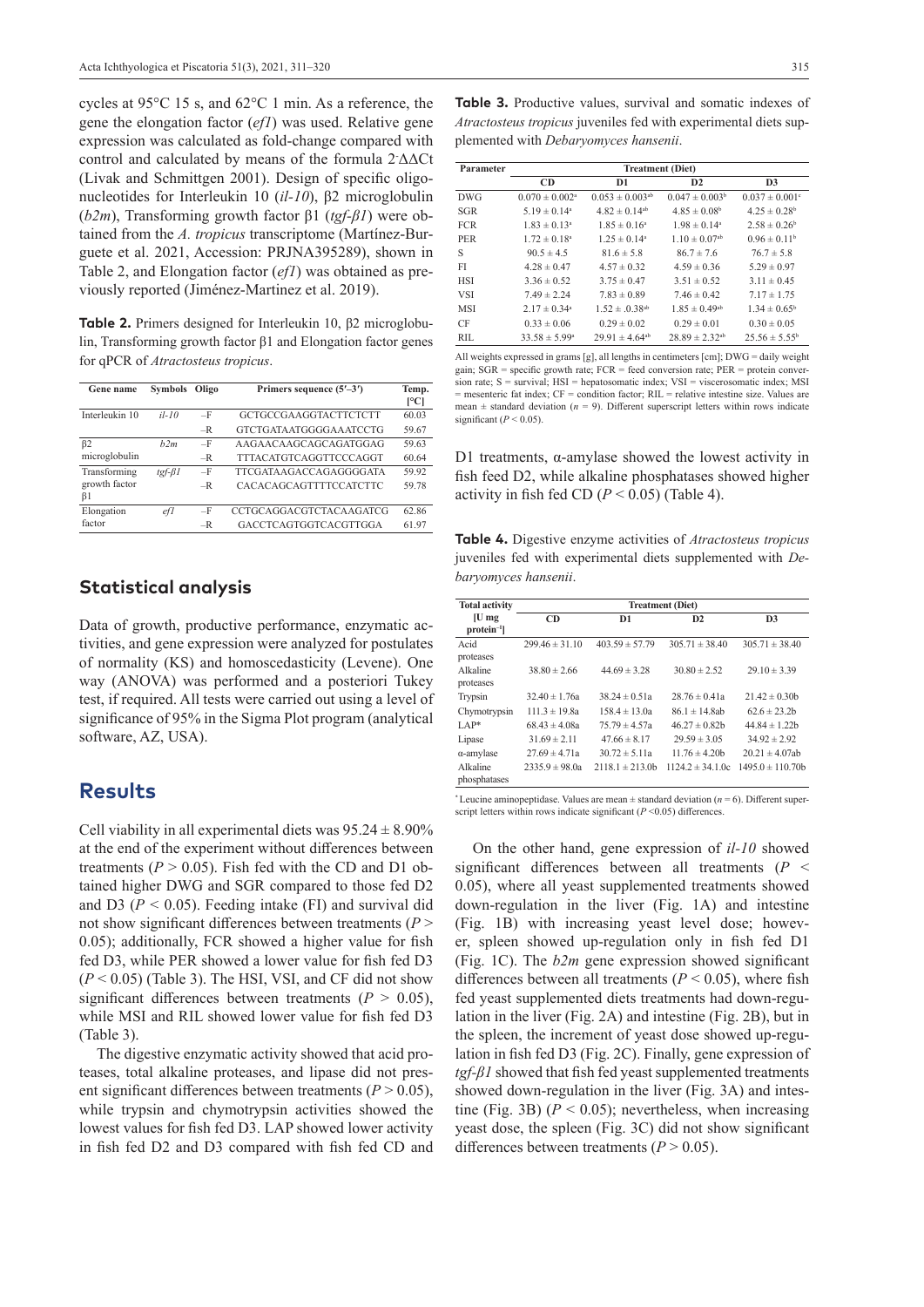$\overline{\mathbf{A}}$ 

 $\bf{B}$ 

 $\mathbf C$ 

 $\mathbf c$ 

 $D<sub>3</sub>$ 

 $\mathbf b$ 

D<sub>3</sub>

a

 $D3$ 



**Figure 1.** Relative expression of *il-10* in liver (1A) intestine (1B) and spleen (1C) of *Atractosteus tropicus* juveniles fed with experimental diets supplemented with *Debaryomyces hansenii*. Values are mean  $\pm$  standard deviation ( $n = 4$ ). Different superscript letters indicate significant  $(P < 0.05)$ .

# **Discussion**

During the feeding trial, *A. tropicus* juveniles fed CD, and D1 showed the same DWG and SGR. In this regard, the incorporation of yeast *D. hansenii* had no positive effect on growth, including the dose of  $0.5\%$  (10<sup>14</sup> CFU g diet<sup>-1</sup>). Meanwhile, higher doses of *D. hansenii* (1.0 and 1.5%,  $10^{15}$  and  $10^{16}$  CFU g diet<sup>-1</sup>) could be highly excessive than 0.5%, which was reflected in some parameters such as

**Figure 2.** Relative expression of *b2m* in liver (2A) intestine (2B) and spleen (2C) of *Atractosteus tropicus* juveniles fed with experimental diets supplemented with *Debaryomyces hansenii*. Values are mean  $\pm$  standard deviation ( $n = 4$ ). Different superscript letters indicate significant  $(P < 0.05)$ .

productive values (FCR and PER), somatic indexes (HSI, VSI, CF, and MSI) and digestive enzymes (acid and alkaline proteases, trypsin and chymotrypsin). It is well known that probiotics' positive effect depends on the concentration (Tovar-Ramírez et al. 2004). However, the appropriate concentration of probiotic levels depends on the probiotic type, fish species, physiological status, rearing conditions, and the specific goal of the applications, where  $10^5$  CFU mL<sup>-1</sup> is commonly accepted probiotic density (Hai 2015). Nevertheless, reports in rainbow trout, *Oncorhynchus mykiss*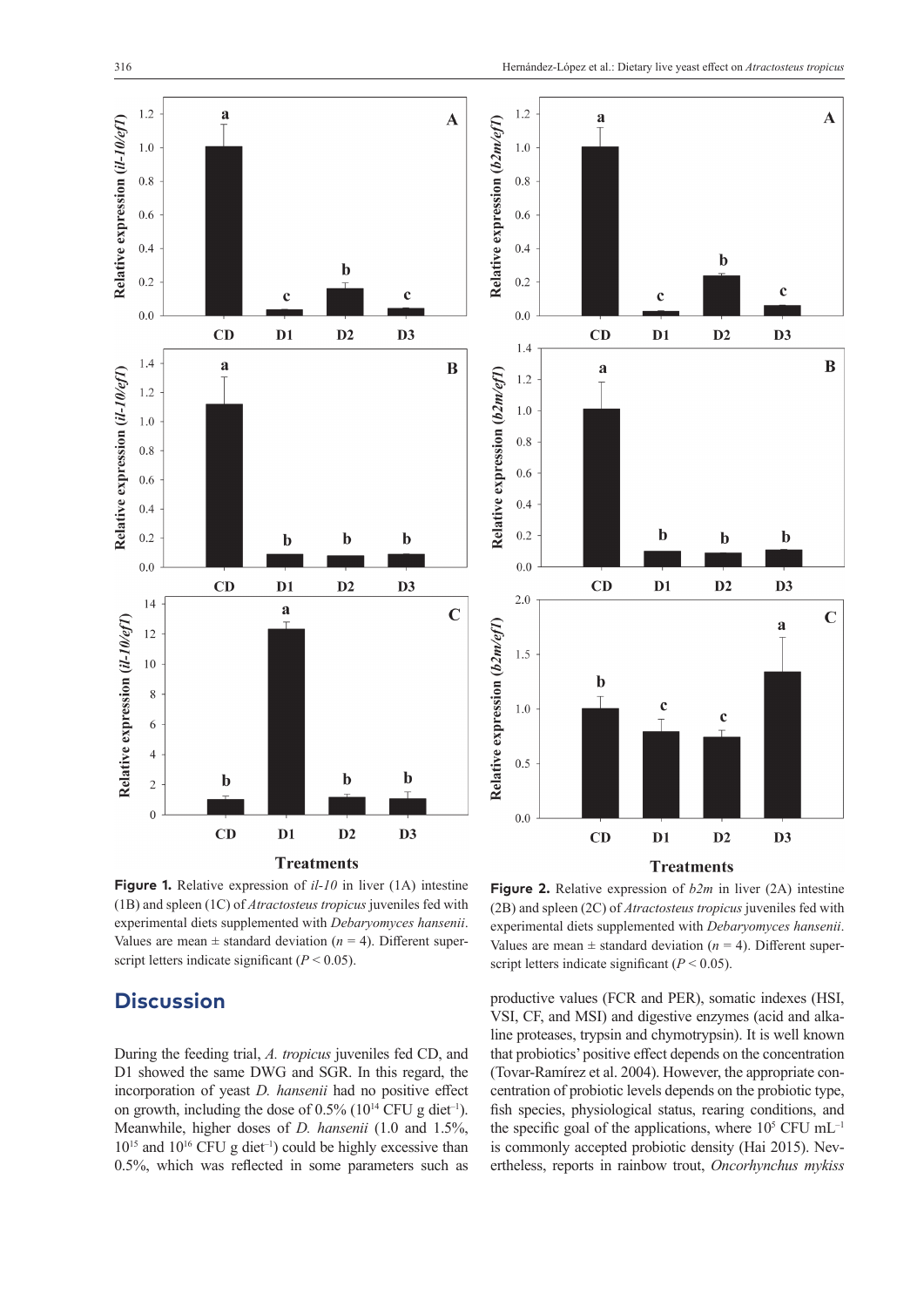



**Figure 3.** Relative expression of *tgf-β1* in liver (3A) intestine (3B) and spleen (3C) of *Atractosteus tropicus* juveniles fed with experimental diets supplemented with *Debaryomyces hansenii*. Values are mean  $\pm$  standard deviation ( $n = 4$ ). Different superscript letters indicate significant  $(P < 0.05)$ .

(Walbaum, 1792), fed a probiotic (*Lactobacillus rhamnosus*) diet in a range of  $10^9$  or  $10^{11}$  CFU  $g^{-1}$ , that can be considered as high doses, showed benefits on head kidney leukocyte phagocytic activity and improved serum lysozyme and alternative complement activity in a group that received the probiotic at  $10^{11}$  CFU g diet<sup>-1</sup>, as well to (Panigrahi et al. 2004). Nevertheless, to our knowledge, doses of live yeast as a probiotic over  $10^{14}$  CFU g diet<sup>-1</sup> are not still reported.

As characteristics, *D. hansenii* shows high adherence to fish gut mucosa (Tovar et al. 2002), being part of the

two main microbes of the microbiome core of wild and reared carnivore marine fishes, regardless of host species, domestication status, geographic location, and water salinity (Raggi et al. 2014). Our study showed that trypsin, chymotrypsin, LAP, and α-amylase had high activities in *A. tropicus* feed control diet and 0.5% *D. hansenii*, compared with higher inclusion (1.0 and 1.5%). Although it should be noted that the inclusion of 0.5% yeast was not statistically different from fish fed the control diet, it is observed that the digestive enzyme activities in fish supplemented with 0.5% *D. hansenii* are slightly higher than the control treatment. Furthermore, *D. hansenii* is associated with high production of polyamines (spermine, spermidine, and putrescine), considered as natural growth factors (Bardócz et al. 1993). Even polyamines play a role in promoting intestinal maturation and increasing the ability of enterocytes to absorb nutrients, in high concentrations decrease the absorption of nutrients (Sousadias and Smith 1995; Tovar et al. 2002, Tovar-Ramírez et al. 2004), where polyamines enter to enterocytes and induce a hormonal cascade that affects pancreas and liver (Peulen et al. 2000). As previously reported in *D. labrax* larvae, a low performance by feed high dose inclusion of *D. hansenii* is related to the high release of polyamines in the intestinal lumen (Tovar-Ramírez et al. 2004).

The beneficial effects of probiotics are consequences of several microbe properties, associated with the immune stimulation by providing molecules such as β-glucans, chitins, mannans, polyamines, among others (Akhter et al. 2015; Angulo et al. 2020), the production of inhibitory compounds that compete against pathogens bacteria for nutrients and adhesion sites and improving the microbial balance (Reyes-Becerril et al. 2017). These properties have been demonstrated in fish aquaculture, for example, cytokines as protein mediators contribute to cell growth, differentiation, and defense mechanisms of the host, where probiotics can modulate pro-inflammatory cytokines such as IL-10 and TGF-β1 in many species (Munir et al. 2016; Román et al. 2013). Accordingly, the liver and intestine showed a down-regulated effect of *il-10* and *tgf-β1* with yeast's inclusion; however, *il-10* expression was up-regulated in the spleen for *A. tropicus* feed 0.5% live yeast. Therefore, down-regulation of *il-10* and *tgf-β1* for fish feed 1.0 and 1.5% of live yeast corresponds to a negative effect to protect cells from an eventual inflammatory response (Kokou et al. 2015). On the other hand, *b2m* is involved in antigen presentation for the production of antibodies and has been reported to be regulated by diet composition (Murray et al. 2010). In our experiment, this gene was down-regulated in the liver and intestine and up-regulated in the spleen in *A. tropicus* feed 0.5%. Therefore, down-regulation could indicate the immune system's low ability to act against antigens (Kokou et al. 2015); however, this aspect should be verified by pathogen challenge in *A. tropicus*.

We hypothesize that incorporation of high dietary doses of *D. hansenii* ( $10^{14}$ ,  $10^{15}$ , and  $10^{16}$  UFC g diet<sup>-1</sup>) in diets for *A. tropicus* juveniles promote hyper colonization in the digestive tract with the concomitant high production of polyamines and the adverse effects on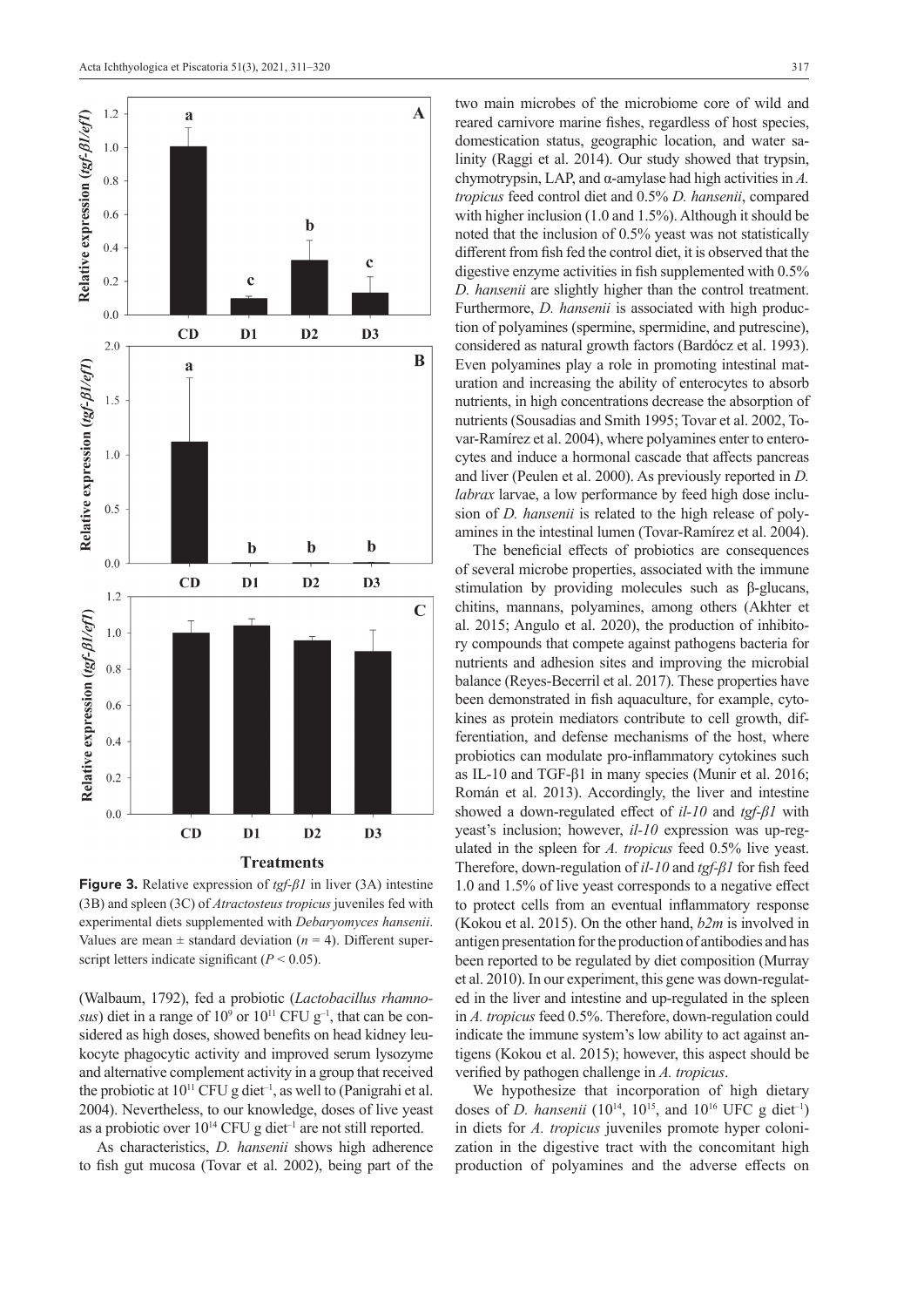growth, pancreatic and intestinal enzyme activities, as well as an immune-suppression of the immune systems (Tovar-Ramírez et al. 2004; Hai 2015). In this sense, fish feed at 0.5% (1014 UFC g diet–1) of *D. hansenii* had better performance than fish feed higher doses; however, this dose of yeast cannot be recommended for the culture of *A. tropicus* either. Other studies, such as adherence bioassays and histological analyses of target tissues, clarify possible organ alterations or damage, as well as consider more immune-related gene targets.

# **Conclusions**

Our results provide new evidence that the high inclusion of yeast *D. hansenii* (strain CBS 8339) (1014, 1015, and

# **References**

- Akhter N, Wu B, Memon AM, Mohsin M (2015) Probiotics and prebiotics associated with aquaculture: A review. Fish and Shellfish Immunology 45(2): 733–741.<https://doi.org/10.1016/j.fsi.2015.05.038>
- Alvarez-González CA, Civera-Cerecedo R, Ortíz-Galindo JL, Dumas S, Moreno-Legorreta M, Grayeb-del Alamo T (2001) Effect of dietary protein level on growth and body composition of juvenile spotted sand bass, *Paralabrax maculatofasciatus*, fed practical diets. Aquaculture 194(1–2): 151–159. [https://doi.org/10.1016/S0044-](https://doi.org/10.1016/S0044-8486(00)00512-3) [8486\(00\)00512-3](https://doi.org/10.1016/S0044-8486(00)00512-3)
- Andlid T, Vázquez-Juárez R, Gustafsson L (1995) Yeast colonizing the intestine of rainbow trout (*Salmo gairdneri*) and turbot (*Scophthalmus maximus*). Microbial Ecology 30: 321–334. [https://doi.](https://doi.org/10.1007/BF00171938) [org/10.1007/BF00171938](https://doi.org/10.1007/BF00171938)
- Angulo C, Maldonado M, Delgado K, Reyes-Becerril M (2017) *Debaryomyces hansenii* up regulates superoxide dismutase gene expression and enhances the immune response and survival in Pacific red snapper (*Lutjanus peru*) leukocytes after *Vibrio parahaemolyticus* infection. Developmental and Comparative Immunology 71: 18–27.<https://doi.org/10.1016/j.dci.2017.01.020>
- Angulo M, Reyes-Becerril M, Medina-Cordova N, Tovar-Ramírez D, Angulo C (2020) Probiotic and nutritional effects of *Debaryomyces hansenii* on animals. Applied Microbiology and Biotechnology 104(18): 7689–7699. <https://doi.org/10.1007/s00253-020-10780-z>
- Anson ML (1938) The estimation of pepsin, trypsin, papain and cathepsin with hemoglobin. Journal of General Physiology 22(1): 79–89. <https://doi.org/10.1085/jgp.22.1.79>
- Bardócz S, Grant G, Brown DS, Ralph A, Pusztai A (1993) Polyamines in food—Implications for growth and health. Journal of Nutritional Biochemistry 4(2): 66–71. [https://doi.org/10.1016/0955-](https://doi.org/10.1016/0955-2863(93)90001-D) [2863\(93\)90001-D](https://doi.org/10.1016/0955-2863(93)90001-D)
- Bergmeyer HU (1974) Phosphatases: Methods of enzymatic analysis. Vol 2. Academic Press, New York, USA, 1196–1201. [https://doi.](https://doi.org/10.1016/B978-0-12-091304-6.X5001-0) [org/10.1016/B978-0-12-091304-6.X5001-0](https://doi.org/10.1016/B978-0-12-091304-6.X5001-0)
- Bradford MM (1976) A rapid and sensitive method for the quantitation of microgram quantities of protein utilizing the principle of protein-dye binding. Analytical Biochemistry 72(1–2): 248–254. [https://doi.org/10.1016/0003-2697\(76\)90527-3](https://doi.org/10.1016/0003-2697(76)90527-3)

1016 CFU g diet-1) is not suitable for *A. tropicus* juveniles diet. These yeast concentrations affect growth, digestive enzymatic activity, and gene expression. For this reason, it is necessary to explore lower doses to optimize the inclusion of this probiotic and improve the growth and survival of this species.

# **Acknowledgments**

This study was financially supported by the National Council for Science and Technology (CONACyT) by project CB-2016-01-282765 named "Study of the digestive physiology in larvae and juveniles of tropical gar (*Atractosteus tropicus*) based on histological, biochemical, and molecular techniques."

- Chen W, Gao F, Chu F, Zhang J, Gao GF, Xia C (2010) Crystal structure of a bony fish β2-microglobulin: Insights into the evolutionary origin of immunoglobulin superfamily constant molecules. Journal of Biological Chemistry 285(29): 22505–22512. [https://doi.](https://doi.org/10.1074/jbc.M109.095000) [org/10.1074/jbc.M109.095000](https://doi.org/10.1074/jbc.M109.095000)
- Erlanger B, Kokowsky N, Cohen W (1961) The preparation and properties of two new chromogenic substrates of trypsin. Archives of Biochemistry and Biophysics 95(2): 271–278. [https://doi.](https://doi.org/10.1016/0003-9861(61)90145-X) [org/10.1016/0003-9861\(61\)90145-X](https://doi.org/10.1016/0003-9861(61)90145-X)
- Flajnik MF, Kasahara M (2001) Comparative genomics of the MHC: Glimpses into the evolution of the adaptive immune system. Immunity 15(3): 351–362. [https://doi.org/10.1016/S1074-7613\(01\)00198-4](https://doi.org/10.1016/S1074-7613(01)00198-4)
- Frías-Quintana CA, Márquez-Couturier G, Alvarez-González CA, Tovar-Ramírez D, Nolasco-Soria H, Galaviz-Espinosa MA, Gisbert E (2015) Development of digestive tract and enzyme activities during the early ontogeny of the tropical gar *Atractosteus tropicus*. Fish Physiology and Biochemistry 41(5): 1075–1091. [https://doi.](https://doi.org/10.1007/s10695-015-0070-9) [org/10.1007/s10695-015-0070-9](https://doi.org/10.1007/s10695-015-0070-9)
- Frías-Quintana CA, Domínguez-Lorenzo J, Alvarez-González CA, Tovar-Ramírez D, Martínez-García R (2016) Using cornstarch in microparticulate diets for larvicultured tropical gar (*Atractosteus tropicus*). Fish Physiology and Biochemistry 42(2): 517–528. [https://doi.](https://doi.org/10.1007/s10695-015-0156-4) [org/10.1007/s10695-015-0156-4](https://doi.org/10.1007/s10695-015-0156-4)
- Frías-Quintana CA, Alvarez-González CA, Tovar-Ramírez D, Martínez-García R, Camarillo-Coop S, Peña E, Galaviz M (2017) Use of potato starch in diets of tropical gar (*Atractosteus tropicus*, Gill 1863) larvae. Fishes 2(1): 3. <https://doi.org/10.3390/fishes2010003>
- Guerrero-Zárate R, Alvarez-González CA, Olvera-Novoa MA, Perales-García N, Frías-Quintana CA, Martínez-García R, Contreras-Sánchez WM (2014) Partial characterization of digestive proteases in tropical gar *Atractosteus tropicus* juveniles. Fish Physiology and Biochemistry 40: 1021–1029.<https://doi.org/10.1007/s10695-013-9902-7>
- Hai NV (2015) The use of probiotics in aquaculture. Journal of Applied Microbiology 119(4): 917–935. <https://doi.org/10.1111/jam.12886>
- Howes A, Gabryšová L, O'Garra A (2014) Role of IL-10 and the IL-10 Receptor in Immune Responses. In: Reference module in biomedical sciences, Elsevier.<https://doi.org/10.1016/B978-0-12-801238-3.00014-3>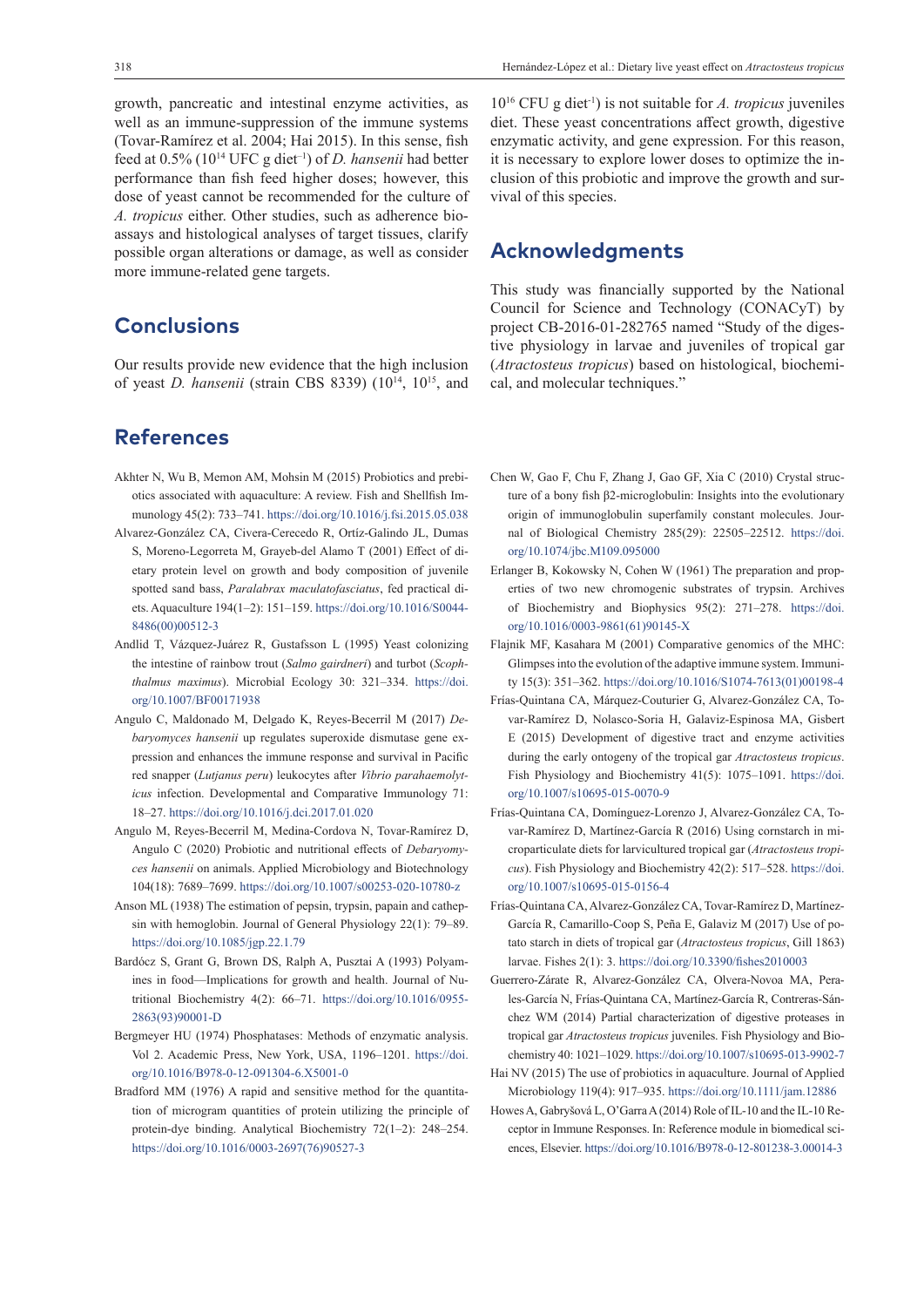- Hummel BCW (1959) A modified spectrophotometric determination of chymotrypsin, trypsin and thrombin. Canadian Journal of Biochemistry and Physiology 37(12): 1393–1399. [https://doi.org/10.1139/](https://doi.org/10.1139/o59-157) [o59-157](https://doi.org/10.1139/o59-157)
- Jiménez-Martínez LD, Álvarez-González CA, De la Cruz-Hernández E, Tovar-Ramírez D, Galaviz MA, Camarillo-Coop S, Martínez-García R, Concha-Frías B, Peña E (2019) Partial sequence characterization and ontogenetic expression of genes involved in lipid metabolism in the tropical gar (*Atractosteus tropicus*). Aquaculture Research 50(1): 162–172. <https://doi.org/10.1111/are.13879>
- Kokou F, Sarropoulou E, Cotou E, Rigos G, Henry M, Alexis M, Kentouri M (2015) Effects of fish meal replacement by a soybean protein on growth, histology, selected immune and oxidative status markers of gilthead sea bream, *Sparus aurata*. Journal of the World Aquaculture Society 46(2): 115–128. <https://doi.org/10.1111/jwas.12181>
- Li Z, Zhang N, Ma L, Zhang L, Meng G, Xia C (2020) The mechanism of β2m molecule-induced changes in the peptide presentation profile in a bony fish. iScience 23: 101119. [https://doi.org/10.1016/j.](https://doi.org/10.1016/j.isci.2020.101119) [isci.2020.101119](https://doi.org/10.1016/j.isci.2020.101119)
- Livak KJ, Schmittgen TD (2001) Analysis of relative gene expression data using real-time quantitative PCR and the 2−ΔΔCT method. Methods (San Diego, Calif.) 25(4): 402–408. [https://doi.](https://doi.org/10.1006/meth.2001.1262) [org/10.1006/meth.2001.1262](https://doi.org/10.1006/meth.2001.1262)
- Maroux S, Louvard D, Baratti J (1973) The aminopeptidase from hog-intestinal brush border. Biochimica et Biophysica Acta 321(1): 282–295. [https://doi.org/10.1016/0005-2744\(73\)90083-1](https://doi.org/10.1016/0005-2744(73)90083-1)
- Márquez-Couturier G, Vázquez-Navarrete CJ (2015) Estado del arte de la biología y cultivo de pejelagarto (*Atractosteus tropicus*). Agroproductividad 8(8): 44–51.
- Martínez-Burguete T, Peña-Marín ES, García-Gasca A, Alvarez-González CA, Llera-Herrera R (2021) Nutrigenomic marker discovery by de novo transcriptomic sequencing during early development of the tropical gar (*Atractosteus tropicus*). Aquaculture Research are.15228.<https://doi.org/10.1111/are.15228>
- Munir MB, Hashim R, Chai YH, Marsh TL, Nor SAM (2016) Dietary prebiotics and probiotics influence growth performance, nutrient digestibility and the expression of immune regulatory genes in snakehead (*Channa striata*) fingerlings. Aquaculture (Amsterdam, Netherlands) 460: 59–68. [https://doi.org/10.1016/j.aquacul](https://doi.org/10.1016/j.aquaculture.2016.03.041)[ture.2016.03.041](https://doi.org/10.1016/j.aquaculture.2016.03.041)
- Murray HM, Lall SP, Rajaselvam R, Boutilier LA, Blanchard B, Flight RM, Colombo S, Mohindra V, Douglas SE (2010) A nutrigenomic analysis of intestinal response to partial soybean meal replacement in diets for juvenile Atlantic halibut, *Hippoglossus hippoglossus*, L. Aquaculture 298(3–4): 282–293. [https://doi.org/10.1016/j.aquacul](https://doi.org/10.1016/j.aquaculture.2009.11.001)[ture.2009.11.001](https://doi.org/10.1016/j.aquaculture.2009.11.001)
- Nájera-Arzola I, Alvarez-González CA, Frías-Quintana CA, Peña E, Martínez-García R, Camarillo-Coop S, Méndez-Marín O, Gisbert E (2018) Evaluation of mannan oligosaccharides (MOS) in balanced diets for tropical gar juveniles (*Atractosteus tropicus*). Hidrobiológica 28(3): 239–246. [https://doi.org/10.24275/uam/izt/dcbs/](https://doi.org/10.24275/uam/izt/dcbs/hidro/2018v28n3/Pena) [hidro/2018v28n3/Pena](https://doi.org/10.24275/uam/izt/dcbs/hidro/2018v28n3/Pena)
- Navarrete P, Tovar-Ramírez D (2014) [Chapter 5] Use of yeasts as probiotics in fish aquaculture. Pp 135–172. In: Hernandez-Vergara M, Perez-Rostro C (Eds) Sustainable aquaculture techniques. IntechOpen Limited, London, UK. [https://doi.org/10.1016/B978-0-12-](https://doi.org/10.1016/B978-0-12-801238-3.00014-3) [801238-3.00014-3](https://doi.org/10.1016/B978-0-12-801238-3.00014-3)
- 
- Nieves-Rodríguez K, Alvarez-González CA, Peña-Marín E, Vega-Villasante F, Martínez-García R, Camarillo-Coop S, Gisbert E (2018) Effect of β-glucans in diets on growth, survival, digestive enzyme activity, and immune system and intestinal barrier gene expression for tropical gar (*Atractosteus tropicus*) juveniles. Fishes 3(3): 27. <https://doi.org/10.3390/fishes3030027>
- Panigrahi A, Kiron V, Kobayashi T, Puangkaew J, Satoh S, Sugita H (2004) Immune responses in rainbow trout *Oncorhynchus mykiss* induced by a potential probiotic bacteria *Lactobacillus rhamnosus* JCM 1136. Veterinary Immunology and Immunopathology 102(4): 379–388. <https://doi.org/10.1016/j.vetimm.2004.08.006>
- Peulen O, Deloyer P, Grandfils C, Loret S, Dandrifosse G (2000) Intestinal maturation induced by spermine in young animals. Livestock Production Science 66(2): 109–120. [https://doi.org/10.1016/S0301-](https://doi.org/10.1016/S0301-6226(00)00218-9) [6226\(00\)00218-9](https://doi.org/10.1016/S0301-6226(00)00218-9)
- Qi P, Xie C, Guo B, Wu C (2016) Dissecting the role of transforming growth factor-β1 in topmouth culter immunobiological activity: A fundamental functional analysis. Scientific Reports 6(1): 27179. <https://doi.org/10.1038/srep27179>
- Raggi P, Lopez P, Diaz A, Carrasco D, Silva A, Velez A, Navarrete PA (2014) *Debaryomyces hansenii* and *Rhodotorula mucilaginosa* comprised the yeast core gut microbiota of wild and reared carnivorous salmonids, croaker and yellowtail. Environmental Microbiology 16(9): 2791–2803. [https://doi.org/10.1111/1462-](https://doi.org/10.1111/1462-2920.12397) [2920.12397](https://doi.org/10.1111/1462-2920.12397)
- Reyes-Becerril M, Salinas I, Cuesta A, Meseguer J, Tovar-Ramirez D, Ascencio-Valle F, Esteban MÁ (2008) Oral delivery of live yeast *Debaryomyces hansenii* modulates the main innate immune parameters and the expression of immune-relevant genes in the gilthead seabream (*Sparus aurata* L.). Fish and Shellfish Immunology 25(6): 731–739. <https://doi.org/10.1016/j.fsi.2008.02.010>
- Reyes-Becerril M, Tovar-Ramírez D, Ascencio-Valle F, Civera-Cerecedo R, Gracía-López V, Barbosa-Solomieu V, Esteban MA (2011) Effects of dietary supplementation with probiotic live yeast *Debaryomyces hansenii* on the immune and antioxidant systems of leopard grouper *Mycteroperca rosacea* infected with *Aeromonas hydrophila*. Aquaculture Research 42(11): 1676–1686. [https://doi.org/10.1111/](https://doi.org/10.1111/j.1365-2109.2010.02762.x) [j.1365-2109.2010.02762.x](https://doi.org/10.1111/j.1365-2109.2010.02762.x)
- Reyes-Becerril M, Guluarte C, Ceballos-Francisco D, Angulo C, Esteban MÁ (2017) Dietary yeast *Sterigmatomyces halophilus* enhances mucosal immunity of gilthead seabream (*Sparus aurata* L.). Fish and Shellfish Immunology 64: 165–175. [https://doi.org/10.1016/j.](https://doi.org/10.1016/j.fsi.2017.03.027) [fsi.2017.03.027](https://doi.org/10.1016/j.fsi.2017.03.027)
- Robyt JF, Whelan W (1968) Starch and its Derivates. Pp 423–429. In: Radley JA (Ed.) Starch and its Derivates. Chapman and Hall. London, UK, 528 pp.<https://doi.org/10.1002/star.19700220208>
- Román L, Real F, Padilla D, El-Aamri F, Déniz S, Grasso V, Acosta F (2013) Cytokine expression in head-kidney leucocytes of European sea bass (*Dicentrarchus labrax* L.) after incubation with the probiotic *Vagococcus fluvialis* L-21. Fish and Shellfish Immunology 35(4): 1329–1332. <https://doi.org/10.1016/j.fsi.2013.07.036>
- Saenz de Rodrigáñez M, Aguilar-Tellez FV, Alarcón-López FJ, Pedrosa-Islas R, Peña-Marín ES, Martínez-García R, Guerrero-Zárate R, Matamoros WA, Alvarez-González CA (2018) Evaluation of microencapsulated diets for tropical gar (*Atractosteus tropicus*) larviculture. Revista de Biología Tropical 66(3): 1298–1313. [https://doi.](https://doi.org/10.15517/rbt.v66i3.31727) [org/10.15517/rbt.v66i3.31727](https://doi.org/10.15517/rbt.v66i3.31727)